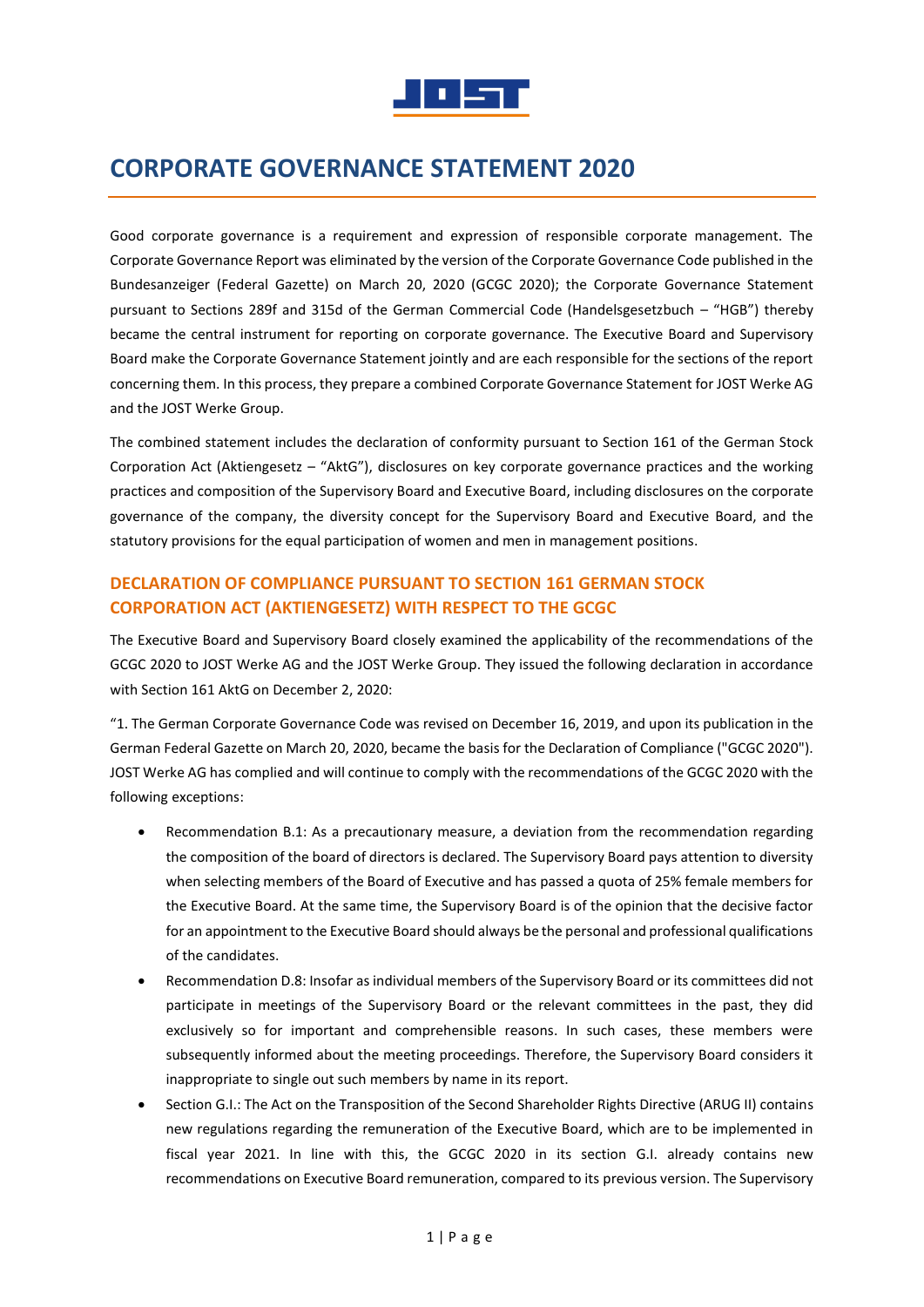

Board and the Executive Board will therefore propose to the Annual General Meeting scheduled for May 6, 2021, a new remuneration system for the Executive Board. The currently existing remuneration system of the JOST Werke AG, however, does not fully comply with the following recommendations of Section G.I. of the new GCGC 2020: G.2 (determination of a specific target total remuneration for each Executive Board member), G.3 (other third-party entities peer group), G.4 (vertical comparison of Executive Board remuneration), G.7 (orientation of variable remuneration targets mainly to strategic goals; determination of the scope of individual targets versus common targets); G.9 (comprehensibility of target achievement based on individual goals), G.10 (variable remuneration components predominantly invested in company shares; access to long-term remuneration components) and G.11 (possibility to retain and reclaim variable remuneration).

2. JOST Werke AG has complied with all recommendations of the version of the German Corporate Governance Code dated February 7, 2017 ("GCGC 2017") valid until March 20, 2020, with the following exceptions:

- Code No. 3.8 paragraph 3 (deductible in the D&O policy for the Supervisory Board): JOST Werke AG has obtained D&O coverage for the members of the Supervisory Board without the deductible recommended by the GCGC 2017. The Executive Board takes the view that such a specified deductible is not in itself suitable to increase the performance and sense of responsibility of the members of the Supervisory Board. The recommendation of a deductible for Supervisory Board members is no longer included in the GCGC 2020.
- Code No. 4.2.2 paragraph 2 sentence 3 (appropriateness of the remuneration of the Executive Board; vertical comparison): Due to the dynamic development, the Supervisory Board has not defined any senior management circle or the entire workforce as categories for vertical remuneration comparisons and has therefore not taken it into account for the development of the Executive Board remuneration over time. Such a categorization does not seem crucial to the Supervisory Board.
- Code No. 5.1.2 paragraph 1 sentence 2 (diversity in the composition of the Executive Board): As a precautionary measure, a deviation from this recommendation is declared. When selecting members of the Executive Board, the Supervisory Board pays close attention to diversity and takes female candidates into account. However, the Supervisory Board is of the opinion that the decisive factor for an appointment shall always be the personal and professional qualification of a candidate.

Neu-Isenburg, December 2, 2020

JOST Werke AG

The Executive Board The Supervisory Board

All Declarations of Compliance since the IPO of JOST Werke AG in fiscal year 2017 can be found on JOST's website unde[r http://ir.jost-world.com/declaration-of-compliance](http://ir.jost-world.com/declaration-of-compliance)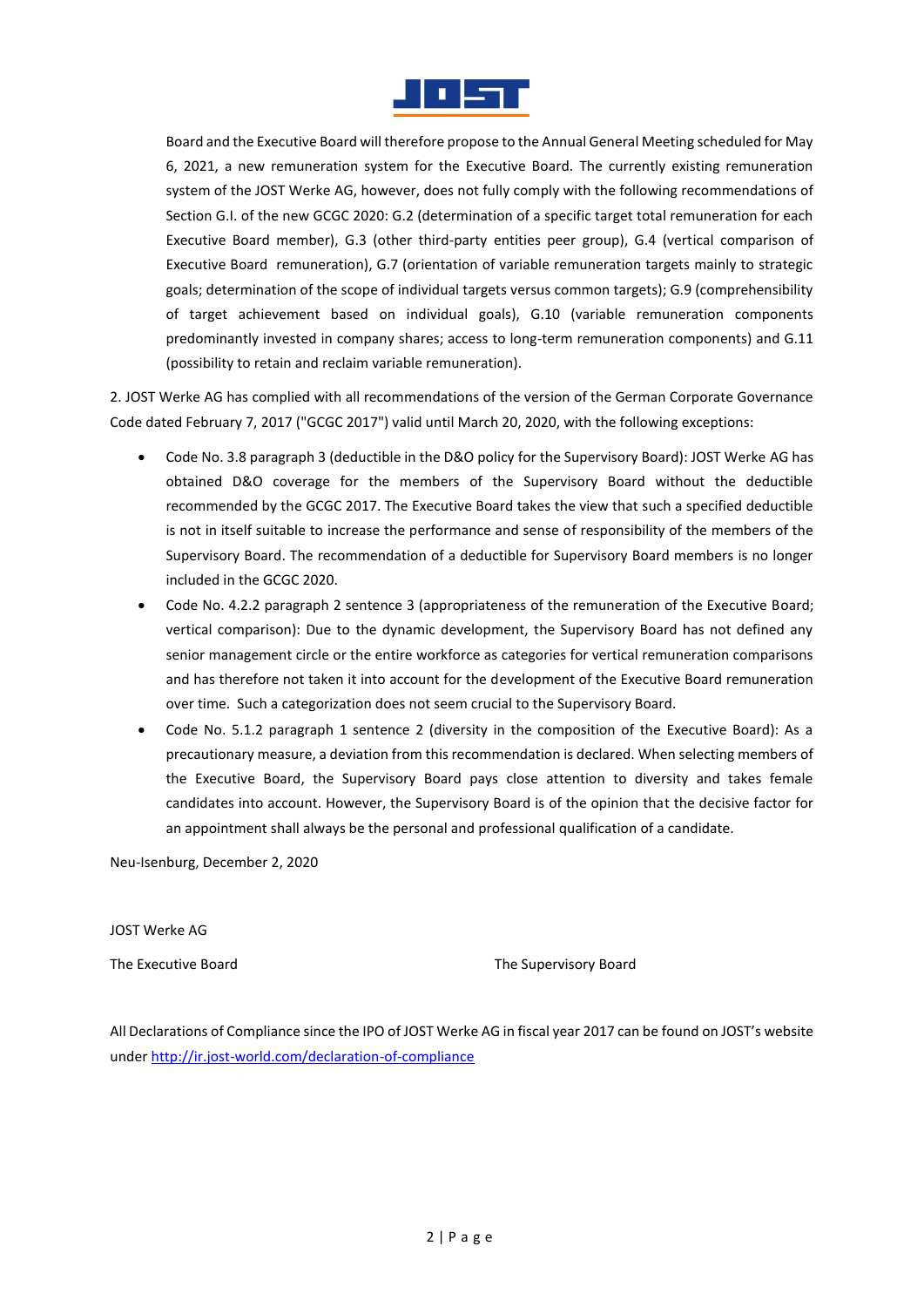

# **DISCLOSURES ON CORPORATE MANAGEMENT PRACTICES**

Responsible interaction with customers, suppliers, employees, and society form the basis for JOST's business relationships. The company meets all regulatory requirements in addition to the ethical principles it has subscribed to of its own accord.

**Main features of the Compliance Management System**

The aim of compliance management at JOST is to ensure all of the group's activities conform with the law. Lawful and responsible conduct as well as respect for human rights are firmly anchored within our company. By living our values within the company, we create confidence among our customers, business partners, shareholders, and the general public. By doing so, we are ensuring our company's success over the long term.

The Executive Board bears overall responsibility for compliance with laws, standards and principles within the group and reports to the Supervisory Board in this regard. When performing its obligations, the Executive Board is required to delegate the relevant duties to various functions within the JOST Werke Group.

The Chief Compliance Officer (CCO) monitors and checks compliance with laws, standards and internal policies within the group (compliance), using the compliance management system to support employees to act with integrity and adhere to the rules. He/she is appointed by the Executive Board and reports directly to the Chief Financial Officer. In addition, he/she is responsible for the compliance management system and advises the Executive Board on any compliance issues.

The CCO nominates the local compliance officers at the subsidiaries, reviews compliance at JOST on an ongoing basis and proposes general compliance objectives and individual compliance-related measures to be implemented at JOST and its subsidiaries to the Executive Board. He/she also manages the process and possible investigative measures in the event of reports or identification of potential compliance incidents.

The local compliance officers support the CCO with all compliance-related communication at local level as well as the introduction of specific compliance measures at the subsidiaries. The local compliance officers report to the CCO regularly on the status and progress of the compliance measures introduced at the respective subsidiaries as well as on the occurrence of any compliance incidents. A key task of the local compliance officers and the CCO is to serve as a contact for all employees at the respective local unit regarding any compliancerelated issues.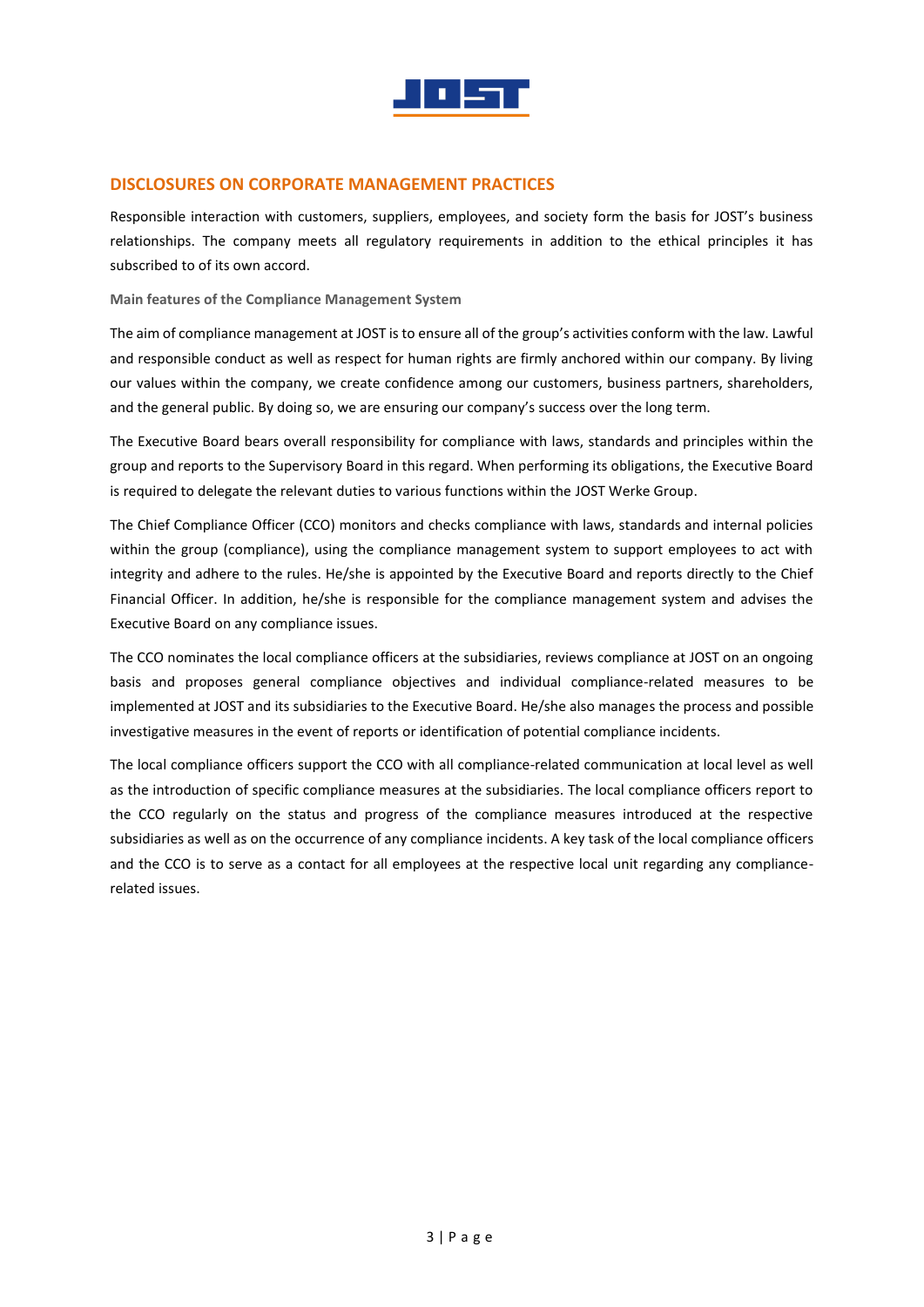



#### **Code of Conduct**

JOST works in line with the recommendations of the Universal Declaration of Human Rights of the United Nations, the core labor standards of the International Labour Organization (ILO), and the OECD Guidelines for Multinational Enterprises as well as the UN Convention on the Rights of the Child. The company's internal Code of Conduct and the statutory requirements defined there as well as the ethical principles JOST has subscribed to of its own accord are key elements that form the basis of our compliance management system.

The Code of Conduct of JOST Werke AG was adopted in April 2017. It is applicable to all regions and segments. The principles set out in the Code of Conduct provide an essential foundation for day-to-day activities. They give all executives and employees worldwide clear recommendations for action and convey the values and principles of JOST. Respect for human rights, rejection of child and forced labor, and the company's understanding of diversity and inclusion are anchored in the Code of Conduct. JOST does not tolerate violations of internal guidelines and statutory provisions. All employees receive the Code of Conduct when joining the company and have to confirm they have received and understood it. All other employees have already received training on the Code in previous years. In this way, we are able to ensure every employee has knowledge of its contents.

Tip-offs and complaints relating to human rights violations, corruption, and bribery can be reported to the Chief Compliance Officer or the local compliance officers. They can also be submitted anonymously via a whistleblower system either online or by phone in the local language.

The Code of Conduct is publicly accessible on the intranet and on the company's website (https://www.jostworld.com/en/corporate/responsibility/compliance.html).

#### **Supplier Code of Conduct**

Aside from monitoring at our own locations, we also want our suppliers to comply with sustainability standards, labor standards, and human rights. We expect our business partners along the entire value chain to behave in a law-abiding manner and with integrity and see this as a key requirement for successful business relationships over the long term.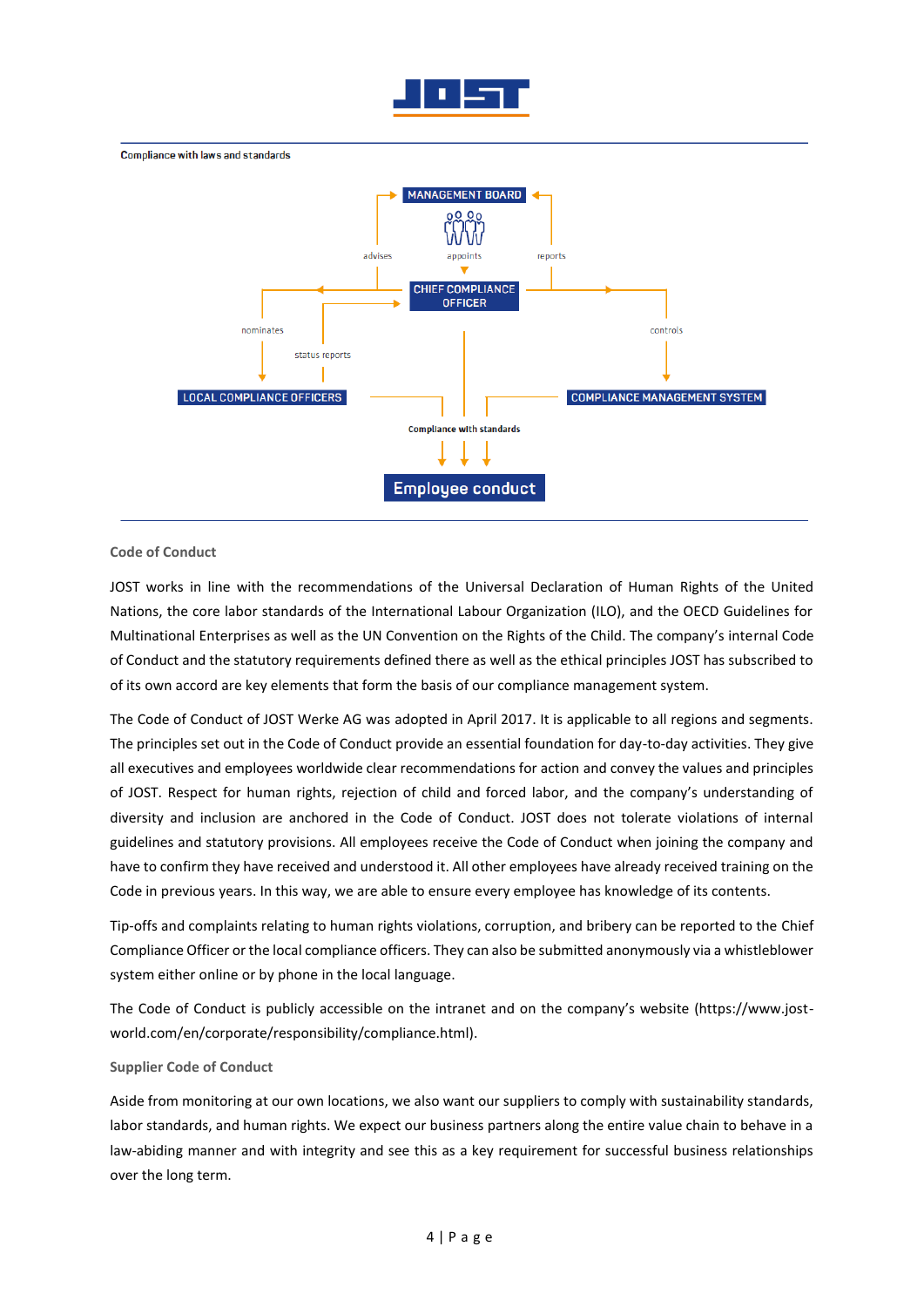

Our requirements of suppliers are contained in the Supplier Code of Conduct, which was adopted in 2018. It is mandatory for new contractual relationships and is also incorporated into existing relationships. The Supplier Code of Conduct is available on our website (https://www.jost-world.com/en/corporate/responsibility/ compliance.html).

In the "2020 Sustainability Report," JOST provides detailed information on the management approach it follows as well as on existing programs and programs it has introduced and the progress achieved in fiscal year 2020.

### **Internal control and risk management system**

The main aspects of the internal control and risk management system relevant for the consolidated financial reporting process are described in the combined management report in accordance with Sections 289 (4) and 315 (4) HGB.

# **WORKING PRACTICES OF THE EXECUTIVE BOARD AND SUPERVISORY BOARD**

As a listed German stock corporation, JOST Werke AG has a dual management and supervisory structure with a strict separation of the two boards responsible for managing and supervising the company. A member of the Executive Board cannot be a member of the Supervisory Board at the same time.

## **EXECUTIVE BOARD**

The Executive Board of JOST Werke AG is responsible for managing the company and the group. It comprises three members. The Executive Board has not formed any committees to perform its duties. The age limit at the time of the appointment of new Executive Board members or the extension of existing mandates has been specified as 65 years.

The Executive Board defines the corporate objectives and determines the strategic direction of the group and its operating segments. It manages and supervises the course of business, plans and allocates company resources, monitors operational management, and ensures appropriate risk management. The rules of procedure for the Executive Board govern the principles for management and collaboration within the Executive Board. The members of the Executive Board are bound to observe the company's best interests. No member of the Executive Board may pursue personal interests in their decisions or exploit business opportunities to which the company or a dependent company is entitled for their own purposes. Each member of the Executive Board must immediately inform the Supervisory Board of any conflicts of interest that arise and inform the other Executive Board members of these.

The Executive Board involves the Supervisory Board in all decisions of fundamental importance to the company and comprehensively notifies the Supervisory Board without delay of all issues that are relevant to the company and the group regarding strategy, planning, business development, the risk situation, risk management, and compliance. In addition, the Articles of Association and the rules of procedure for the Executive Board define the transactions or types of transactions requiring the approval of the Supervisory Board.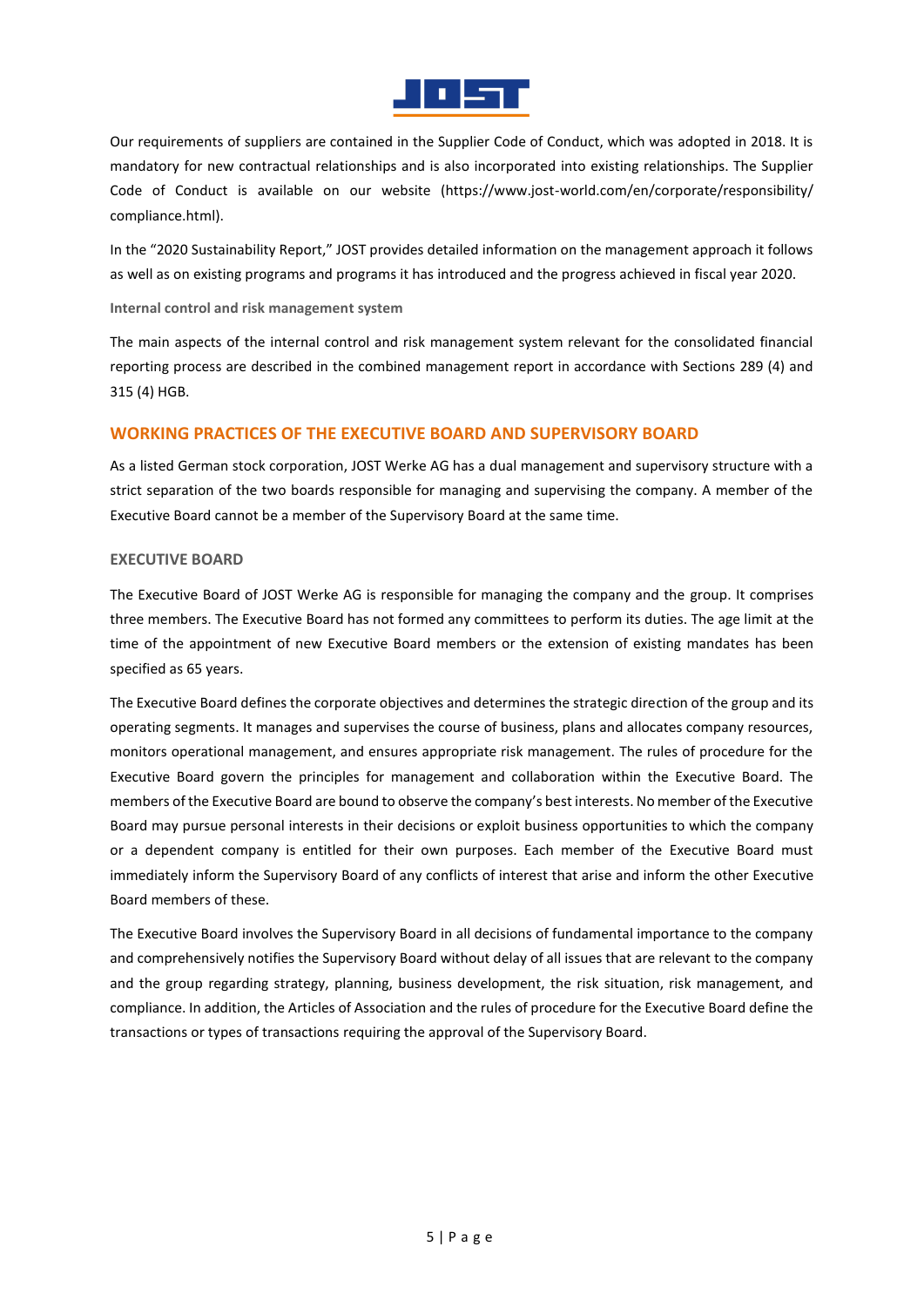

| <b>Members of the Executive Board</b> | <b>Departmental responsibilities</b>                                                                                                             |
|---------------------------------------|--------------------------------------------------------------------------------------------------------------------------------------------------|
| Joachim Dürr (CEO)                    | Sales, Strategy and Business Development, Research and Development,<br>Human Resources, Marketing, Communications                                |
| Dr. Ralf Eichler (COO)                | Procurement, Production, Logistics, Quality, Industrial Engineering                                                                              |
| Dr. Christian Terlinde (CFO)          | Finance and Treasury, Group Accounting and Reporting, Controlling, IT,<br>Legal & Compliance, Investor Relations, Internal Audit, Sustainability |

Together with the Executive Board, the Supervisory Board ensures that there is long-term succession planning for the Executive Board. Taking into account the requirements of the German Stock Corporation Act (Aktiengesetz – "AktG") and the GCGC, the Supervisory Board and Executive Board jointly define criteria such as qualification requirements, diversity, experience abroad, and industry experience that potential Executive Board members are to meet.

None of the members of the Executive Board has a Supervisory Board mandate in a listed company outside the group or performs a comparable function.

## **SUPERVISORY BOARD**

The Supervisory Board appoints, monitors, and advises the members of the Executive Board on their management of the company. It appoints and dismisses the members of the Executive Board and regularly examines the amount of their remuneration. The Supervisory Board also reviews the annual and consolidated financial statements and the combined management report and the non-financial report of the company and the group. With its approval, the financial statements are adopted.

The Supervisory Board has adopted its own rules of procedure that, together with the company's Articles of Association and current legislation, govern the work of the Supervisory Board. In the performance of its duties, the Supervisory Board collaborates with the Executive Board closely in a spirit of trust for the good of the company. The Chairman of the Supervisory Board is in regular contact with the Executive Board, particularly the Chief Executive Officer, on current business issues.

In accordance with the Articles of Association, the Supervisory Board of JOST Werke AG is composed of six members. In its rules of procedure, the Supervisory Board has determined that none of its members should be older than 75 years of age at the time of their appointment. Members of the Supervisory Board shall not be members of governing bodies of, or exercise advisory functions at, major competitors of the company. Conflicts of interest must be disclosed to the Chairman. The Chairman of the Supervisory Board is required to notify the Supervisory Board or the Executive and Nomination Committee of any conflicts of interest. No conflicts of interest were reported in fiscal year 2020. CVs of the current members of the Supervisory Board can be found at https://www.jost-world.com/en/corporate/company/supervisory-board.html. The rules of procedure for the Supervisory Board can be found on the JOST Werke AG website under the following link: https://www.jostworld.com/en/corporate/investor-relations/corporate-goverance.html

The Supervisory Board meets at least twice in each half of each calendar year, including without the Executive Board. Other meetings are convened as required. The Supervisory Board convened on a total of eight occasions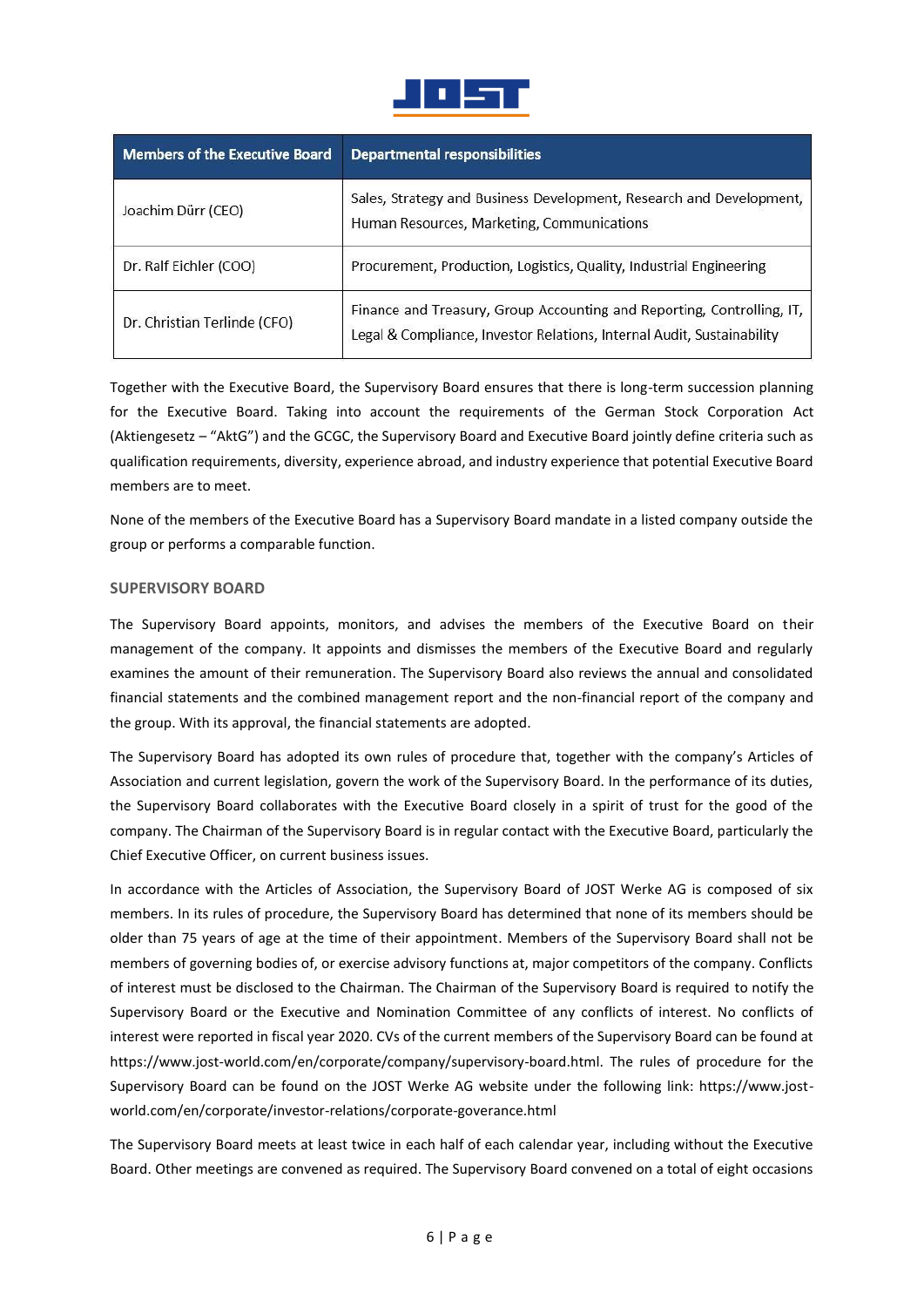

in fiscal year 2020, including five times at face-to-face meetings, twice via teleconference, and once by way of written circulation. Five of the six members of the Supervisory Board participated in all meetings and/or resolutions; one member was once unable to attend a teleconference due to important reasons. The attendance rate was 98% overall, and 100% at the face-to-face meetings. All members of the Supervisory Board attended more than half of the meetings and teleconferences of the Supervisory Board and committees of which they are members. Further information is provided in the Report of the Supervisory Board for fiscal year 2020, which is part of the 2020 annual report.

#### **Self-assessment**

The Supervisory Board reviews the efficiency of its activities on a regular basis, but at least once every two years. The focal points of the self-assessment carried out in fiscal year 2020 related to the composition of the Supervisory Board, the exchange of information between the Executive Board and Supervisory Board, the organization of working practices, the quality and efficiency of work within the committees, and ensuring targeted succession planning within the group. This was carried out internally based on comprehensive questionnaires. The results of the self-assessment were discussed at plenary meetings and also presented to the Executive Board. Recommendations for actions and proposals for their execution were discussed and implemented.

#### **Independence**

All members of the Supervisory Board are independent within the meaning of the GCGC. None of the members of the Supervisory Board has a personal or business relationship with the company, the Executive Board, or a controlling shareholder. None of the members of the Supervisory Board has been a member of the Supervisory Board for more than five years. None of the members of the Supervisory Board has previously been on the Executive Board of the company. None of the members of the Supervisory Board are members of governing bodies or exercise advisory functions at significant competitors or hold any personal relationships with a significant competitor.

#### **Supervisory Board committees**

For the performance of its duties, the Supervisory Board of JOST Werke AG established two committees:

**Executive and Nomination Committee**

**Members:** Manfred Wennemer (Chair), Prof. Dr. Bernd Gottschalk, Rolf Lutz

The Chairman of the Supervisory Board is also the Chairman of the Executive and Nomination Committee.

Key duties:

- Identification of suitable candidates for the Executive Board
- Succession planning for the Executive Board and preparation of a profile of skills and expertise for the Executive Board
- Preparation of resolutions for the appointment or revocation of the appointment of members of the Executive Board
- Preparation of employment contracts with members of the Executive Board
- Preparation of resolutions on the structure of the Executive Board remuneration system
- Identification of suitable candidates for the Supervisory Board
- Preparation of proposals to the Annual General Meeting for the election of Supervisory Board members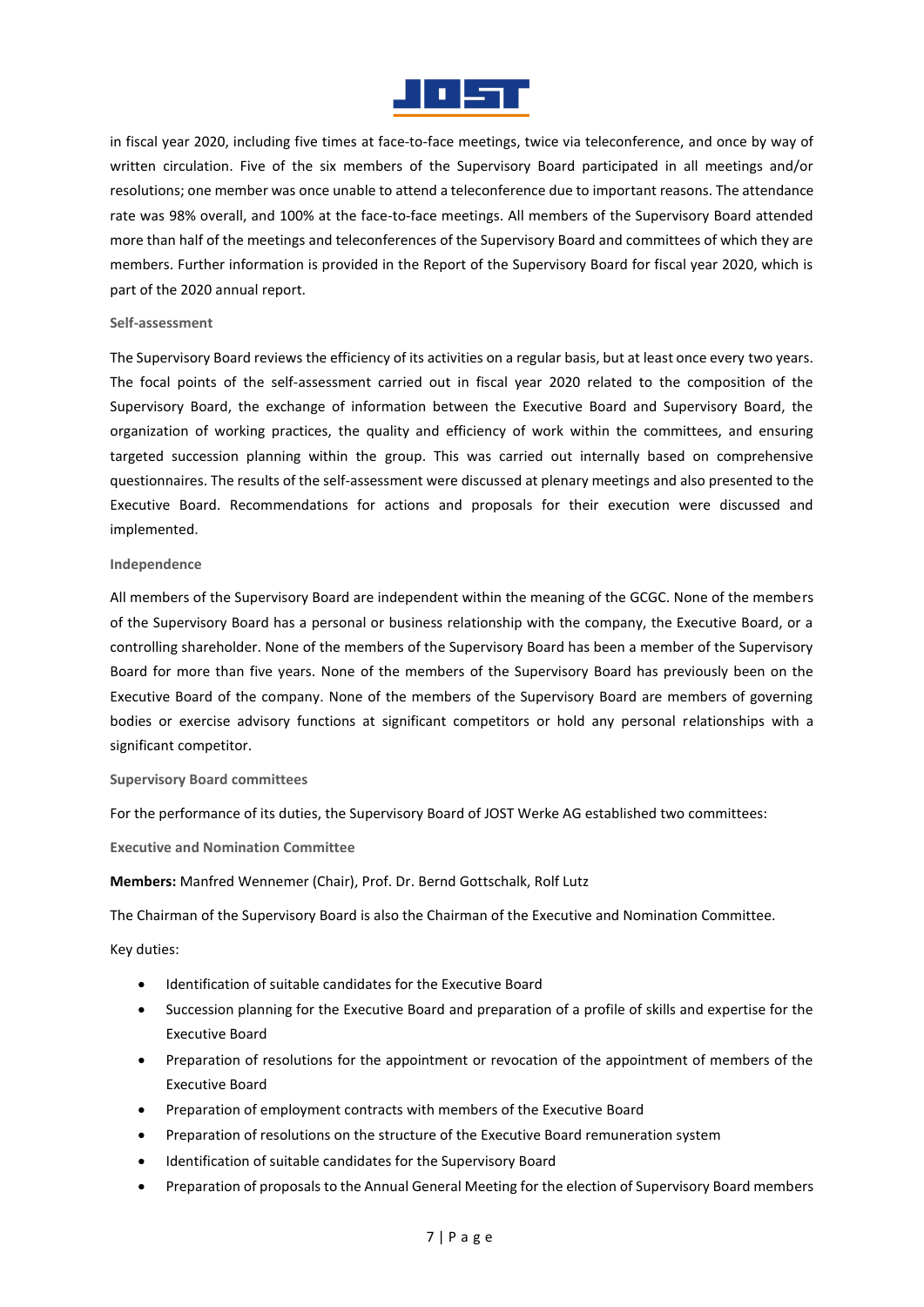

**Audit Committee:**

**Members:** Jürgen Schaubel (Chair), Natalie Hayday, Klaus Sulzbach

The Chair of the Audit Committee is elected by the Supervisory Board and must not be the Supervisory Board Chairman. The Chair should have specialist knowledge and expertise in the application of accounting principles and internal control procedures. They should be familiar with the auditing of financial statements and be independent so as to fulfill their supervisory duties in the fields of accounting or auditing as defined by Sections 100 (5) and 107 (4) (AktG).

Key duties:

- Supervising accounting, the accounting process, the effectiveness of the internal control system, the risk management system, the internal audit system, the audit of the financial statements, and especially the independence of the auditor
- Awarding the audit assignment to the auditors, granting approval for additional services to be covered by the audit assignment and defining key audit areas
- Preparing resolutions by the Supervisory Board on the adoption and approval of the consolidated and annual financial statements
- Monitoring observation of and adherence to the legal requirements and group policies by the group companies (compliance)
- Preparing a substantiated recommendation for selection of the auditor

**Profile of skills and expertise for the Supervisory Board and objectives for its composition**

The Supervisory Board amended the objectives for its composition in December 2020 in accordance with the recommendations of GCGC 2020. The share of women on the Supervisory Board is to be at least 17% (1:6). In its election proposals to the Annual General Meeting, the Supervisory Board continues to pursue the aim of considering candidates who possess international knowledge and experience due to their background, education, or professional activities.

The Supervisory Board as a whole is to be a competent advisor to the Executive Board and possess sufficient expertise in the following areas: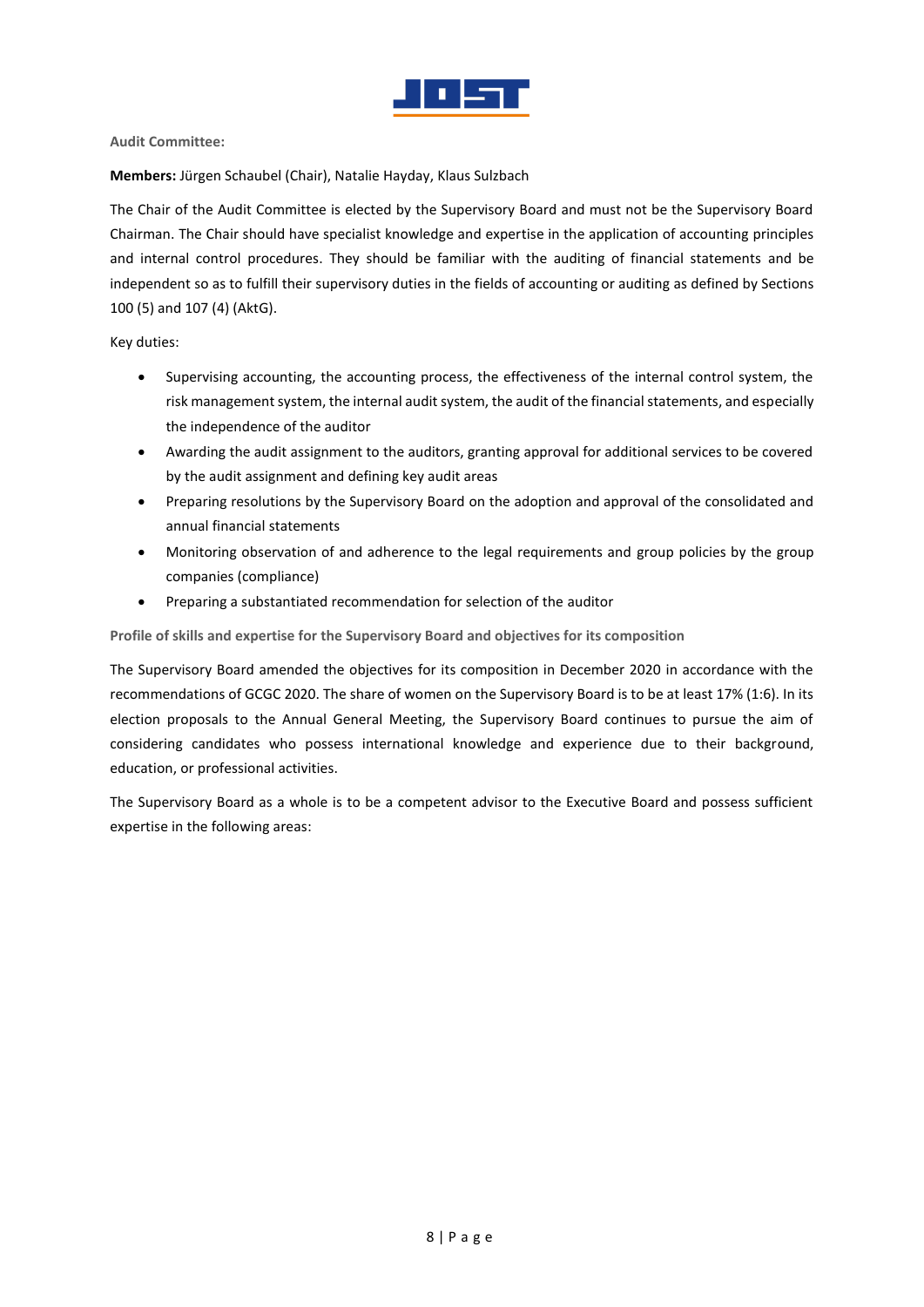

| Profile of skills and expertise for<br>the Supervisory Board | <b>Manfred</b><br><b>Wennemer</b> | Prof. Dr.<br>Gottschalk | <b>Natalie</b><br><b>Hayday</b> | Jürgen<br><b>Schaubel</b> | <b>Rolf</b><br>Lutz     | <b>Klaus</b><br><b>Sulzbach</b> |
|--------------------------------------------------------------|-----------------------------------|-------------------------|---------------------------------|---------------------------|-------------------------|---------------------------------|
| Industry knowledge                                           | X                                 | X                       |                                 | (X)                       | X                       | X                               |
| automotive                                                   | X                                 | X                       |                                 | (X)                       | X                       | X                               |
| agriculture                                                  |                                   |                         |                                 |                           | X                       |                                 |
| Corporate governance and<br>strategy                         | $\overline{\mathsf{x}}$           | $\mathsf{x}$            |                                 | $\mathsf{x}$              | $\overline{\mathsf{x}}$ |                                 |
| Accounting and auditing                                      |                                   | X                       | X                               | X                         |                         | X                               |
| Risk management                                              | X                                 | X                       |                                 | X                         | X                       | X                               |
| Controlling                                                  |                                   | X                       |                                 | X                         |                         | X                               |
| Financial and capital market                                 | X                                 | X                       | X                               | X                         |                         | X                               |
| Law                                                          |                                   |                         |                                 | X                         |                         | X                               |
| Compliance and corp. governance                              | $\mathsf{X}$                      | $\mathsf{X}$            | X                               | $\mathsf{X}$              | X                       | X                               |
| International experience                                     | X                                 | X                       | X                               | X                         | X                       | X                               |
| Sustainability/CSR                                           |                                   | X                       | $\overline{\mathsf{x}}$         | X                         | X                       | X                               |
| Technology/digitalization                                    | $\mathsf{X}$                      | X                       |                                 | X                         | (X)                     |                                 |
| Innovation, Research and<br>Development                      | $\overline{\mathsf{x}}$           | $\overline{\mathsf{x}}$ |                                 |                           | $\overline{\mathsf{x}}$ |                                 |

The current composition of the Supervisory Board meets these objectives and fulfills the profile of skills and expertise. The Supervisory Board will take appropriate account of the profile of skills and expertise and its objectives in its election proposals to the Annual General Meeting.

# **REMUNERATION OF EXECUTIVE BOARD AND SUPERVISORY BOARD**

The remuneration of the members of the Executive Board and Supervisory Board is proportionate to their duties and the responsibility assigned to them. The Executive Board's remuneration system, as well as the compensations paid to the Executive and the Supervisory Board in fiscal year 2020 pursuant to Sections 289a (2), 285 No. 9 HGB in the version applicable according to Art. 83 (1) EGHGB is presented in the Remuneration Report, which is printed in the chapter "Corporate Governance" in the 2020 Annual Group Report as part of the Group Management Report.

In line with the transitional provisions pursuant to Section 26j (1) and (2) of the Introductory Act to the German Stock Corporation Act (Einführungsgesetz zum Aktiengesetz – "EGAktG"), a remuneration report on the last fiscal year prepared in accordance with Section 162 AktG, together with a statement from the auditor pursuant to Section 162 AktG and an Annual General Meeting resolution on remuneration pursuant to Section 87a (1) and (2) sentence 1 AktG and Section 113 (3) AktG, are not yet available at present. The intention is to submit an enhanced system for remuneration of members of the Executive Board and remuneration of the Supervisory Board to the 2021 Annual General Meeting for approval.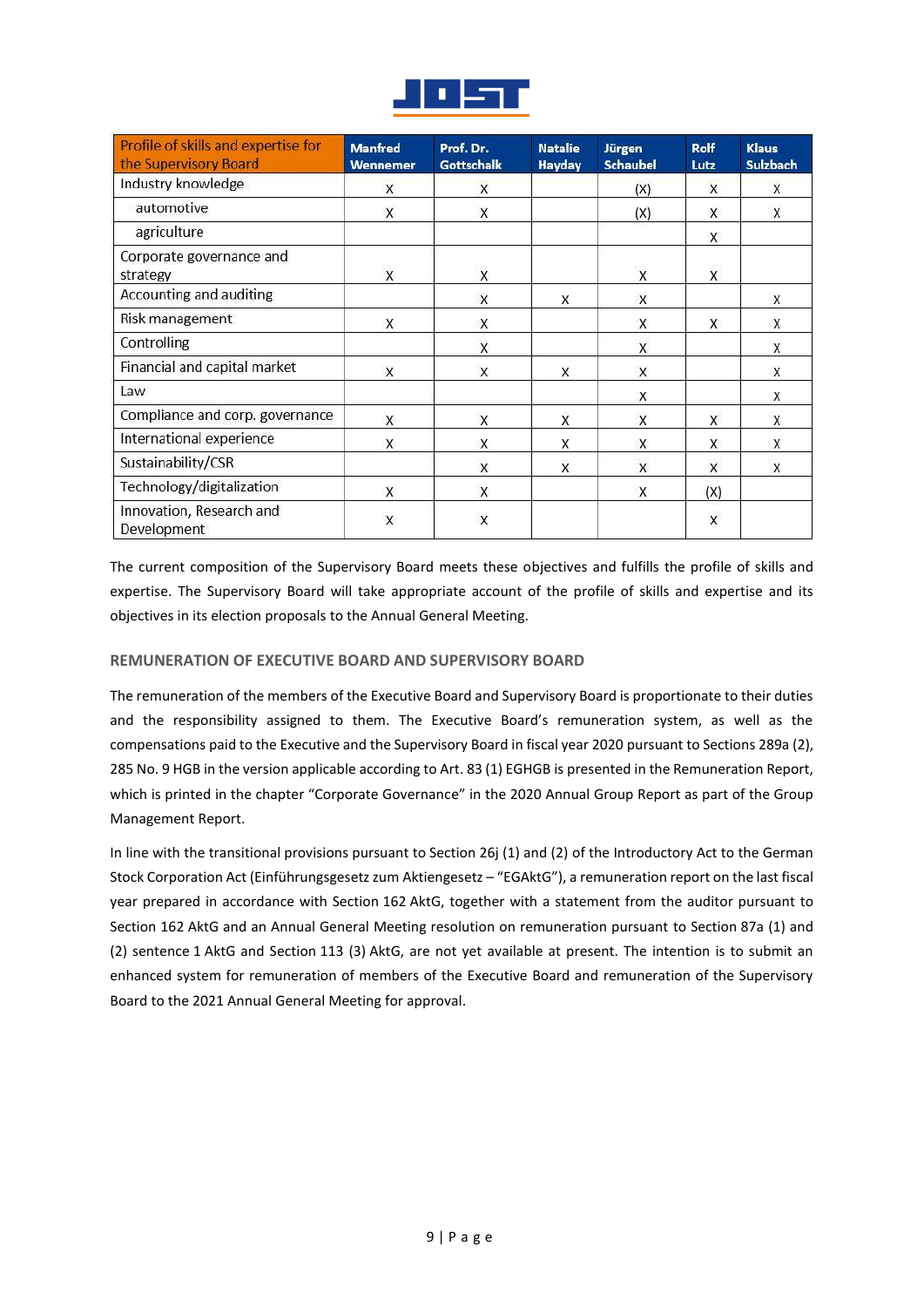

# **SHARE OF WOMEN ON THE SUPERVISORY BOARD AND EXECUTIVE BOARD AND IN THE MANAGEMENT LEVELS BELOW THE EXECUTIVE BOARD**

In accordance with Section 111 (5) AktG, the Supervisory Board of JOST Werke AG set targets for the share of women on the Supervisory Board and Executive Board of JOST Werke AG.

By the end of the Annual General Meeting that votes on the approval of the actions of the Supervisory Board for fiscal year 2025, the share of women in the Supervisory Board is to meet the target of 1:6, or 17%. This target was reached in fiscal year 2020. The minimum quota of 30% in accordance with Section 96 (2) and (3) AktG does not apply to the Supervisory Board of JOST Werke AG.

When selecting Executive Board members, the Supervisory Board takes care to ensure diversity and considers female candidates. However, the Supervisory Board believes that a decision on Executive Board appointments should always be based on the personal and professional suitability of the candidate. In December 2020, the Supervisory Board resolved a target of 25% for the share of women on the Executive Board. This is to be met by December 31, 2025.

The Executive Board is striving to achieve a balance between genders at all employee levels. Since JOST's business focuses heavily on technical professions, in which women are still underrepresented in both higher education and the application process, an increase in the number of women employed in the group presents a challenge. The proportion of women throughout the group in fiscal year 2020 increased to 14% (2019: 13%). The groupwide share of women in management positions at both levels of management under the Executive Board rose to 11% in 2020 (2019: 10%). In 2017, JOST thus achieved the target defined in Section 76 (4) AktG of increasing the share of women in management positions groupwise to at least 10% by 2020. The Executive Board has resolved to increase the groupwide share of women in management positions at both levels of management under the Executive Board to 15% by December 31, 2025 so that this is in line with the overall proportion of women in the group.

At JOST Werke AG (as single entity), the share of women in management positions below the Executive Board was 25% in the reporting period (2019: 25%). The parent company of the group is thus below the target of 30%, which was set for the single entity. The Executive Board has set as new minimum target until December 31, 2025 a quote of 25% for JOST Werke AG (single entity).

# **DIVERSITY CONCEPT FOR THE EXECUTIVE BOARD**

When appointing members of the Executive Board, the Supervisory Board pays particular attention to personal suitability and professional qualifications. In addition, the Supervisory Board considers other aspects such as age, gender, educational background, or work experience in an effort to achieve a high degree of diversity. JOST's strong international presence must also be taken into account in the appointment of Executive Board members. Different age groups should be appropriately represented on the Executive Board. Special consideration should also be given to female Executive Board candidates. Moreover, members of the Executive Board must have as broad an educational background and work experience as possible. Nonetheless, the company does not follow a concrete and rigid concept of diversity since the promotion of diversity cannot be achieved by using a standardized system.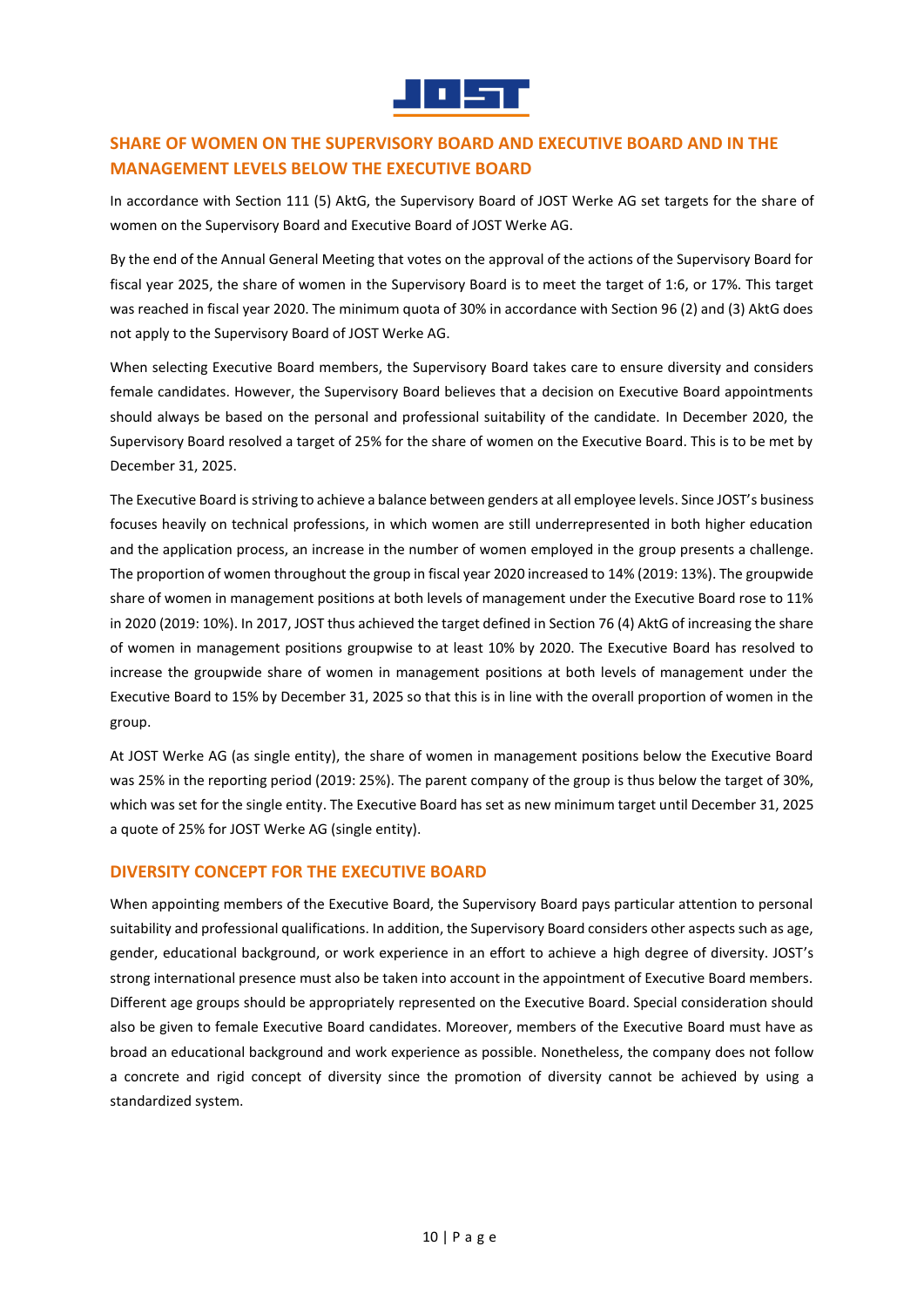

#### **Status of implementation**

There are currently no women on the Executive Board. All three members of the Executive Board have international work experience. All three members have German citizenship. As of the reporting date, the current members of the Executive Board were 48, 55 and 56 years old. The educational background and work experience of the different Executive Board members varies. You can find more information on the careers and work experience of the members of the Executive Board of JOST Werke AG online at https://www.jostworld.com/en/corporate/company/executive-board.html.

## **DIVERSITY CONCEPT FOR THE SUPERVISORY BOARD**

First and foremost, the composition of the Supervisory Board has to ensure that its members collectively have the knowledge, skills, and professional expertise required to properly perform all their duties. In particular, it aims to ensure that its members as a whole fulfill the profile of skills and expertise resolved by the Supervisory Board.

Furthermore, when proposing candidates for election to the Supervisory Board, the Supervisory Board takes international experience and diversity into account. Without proposals of individual candidates being exclusively dependent on this, the Supervisory Board strives to ensure its composition is as balanced and broadly diverse as possible and satisfies the diversity requirements, e.g. gender, age, education, and work experience.

#### **Status of implementation**

The Supervisory Board of JOST Werke AG consists of five men and one woman. As of the reporting date, the members of the Supervisory Board were aged between 44 and 77, with a relatively balanced distribution of members between the different age groups. All members gained international experience during their professional life. The educational background and work experience of the Supervisory Board members also covers a broad spectrum. You can find a current curriculum vitae for each Supervisory Board member, supplemented by an updated overview of the member's seats on other Supervisory Boards or comparable control committees online at [http://ir.jost-world.com/supervisory-board.](http://ir.jost-world.com/supervisory-board)

# **DUTY TO REPORT TRANSACTIONS IN SECURITIES AND SHAREHOLDINGS OF GOVERNING BODY MEMBERS**

In accordance with Article 19 of the European Market Abuse Directive, members of the Executive Board and Supervisory Board and related parties are required to report their transactions with shares of JOST Werke AG or associated financial instruments to the Federal Financial Supervisory Authority (BaFin) and to JOST Werke AG as soon as the total of the transactions conducted in a single calendar year exceeds the threshold of EUR 20,000.

JOST Werke AG duly disclosed all transactions reported to it in fiscal year 2020. These can be found on the company's website.  $\rightarrow$  [http://ir.jost-world.com/managers-transactions.](http://ir.jost-world.com/managers-transactions)

As of the reporting date of December 31, 2020, the members of the Supervisory Board and Executive Board held less than 1% of the shares of JOST Werke AG in total.

# **SHAREHOLDERS AND ANNUAL GENERAL MEETING**

Shareholders exercise their rights at the Annual General Meeting. Each share of the company confers one vote. Shareholders may exercise their right to vote at the Annual General Meeting either themselves, via an authorized person of their choice, or via a proxy appointed by the company and bound to vote in accordance with